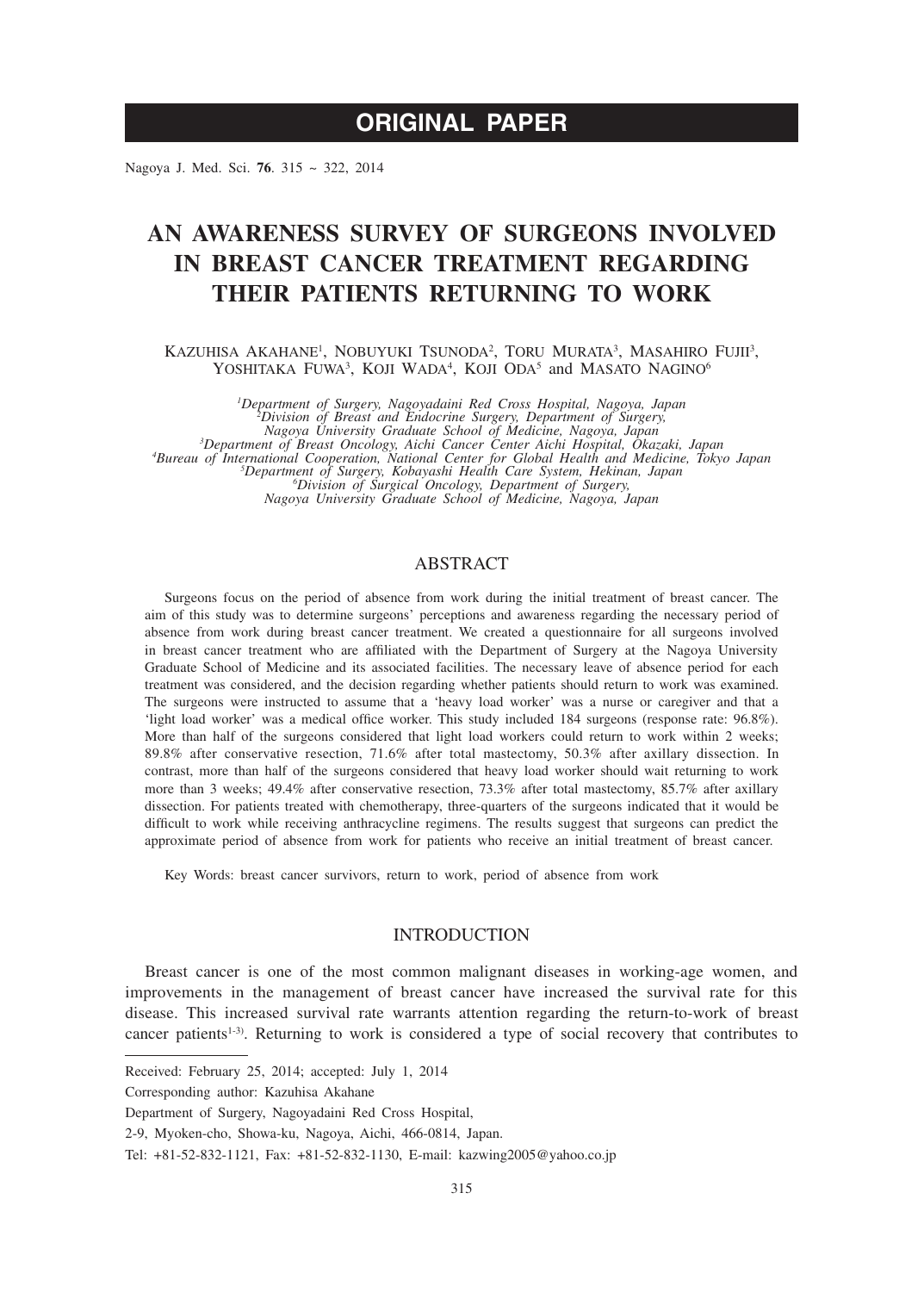the survivor's quality of life  $(OOL)^{4,5}$ .

Pryce *et al.*6) documented that a return-to-work meeting with the employer and advice from doctors regarding a patient's work are both factors positively associated with cancer survivors' ability to return to work. Adjustments to the amount and type of work by the employer were also strong and significant predictors of return-to-work. If the initial treatment can be completed while the patient remains employed by using the company's system for leave of absence or paid time off, employment remains secure and the patient's anxiety regarding treatment can be reduced.

In supporting the employment of breast cancer survivors, it is important to provide information prior to treatment concerning the time expected before work can be resumed. There have been no reports that focus on the duration of time after which breast cancer survivors can return to work following treatment. To provide practical and useful information for breast cancer survivors so that they can design their own return-to-work plans, we created a survey for surgeons involved in breast cancer treatment to assess the required period of absence from work during the initial breast cancer treatment.

### **METHODS**

An anonymous questionnaire was mailed to all the surgeons treating breast cancer that are affiliated with the Department of Surgery at Nagoya University Graduate School of Medicine and its associated facilities between April and May of 2012. Each surgeon had more than 3 years of clinical experience. The questionnaire included questions regarding the possibility of working or the required period of absence from work during treatments such as surgery, chemotherapy, hormonal therapy, and radiation therapy.

The basis for deciding when breast cancer survivors were permitted to return to work was determined using a multiple choice question format. The survey allowed multiple answers to be selected from among the following factors: physical symptoms, laboratory and image findings, patient intentions, the type of occupation, the mode of transportation, accommodation in the workplace, family opinions, the experience of physicians, opinion of the rehabilitation physical therapist, and comments of other health professionals.

The factors for preventing a return to work during chemotherapy were also investigated. One of the questions regarding chemotherapy for breast cancer asked surgeons to select the three most important factors that would make it difficult to work from the following options: nausea and vomiting, susceptible state, febrile neutropenia, alopecia, numbness in the extremities, fatigue, joint and muscle pain, bowel movement disturbance, edema, and lack of appetite.

Because these physicians were not experts on the subject of occupational health they were asked to respond to the possibility of working or the required period of absence from work at the time of each treatment. The respondents were instructed to assume that a 'heavy load worker' was a nurse or caregiver and that a 'light load worker' was a medical office worker. The survey was answered by considering only the workload. Furthermore, questions regarding awareness and behavior related to supporting patient employment and the presence of relevant support measures in their medical institutions were included.

Other questions were answered using a five-point Likert scale consisting of 'strongly agree', 'agree', 'disagree', 'strongly disagree', and 'do not know'<sup>7</sup>. Other questions required choosing an answer from among several alternatives prepared in advance. For this analysis, the answers were classified into two groups: positive answers ('strongly agree' and 'agree') and negative answers, ('disagree' and 'strongly disagree'). These answers were categorized as 'Yes' and 'No', respectively. The answer 'do not know' was excluded.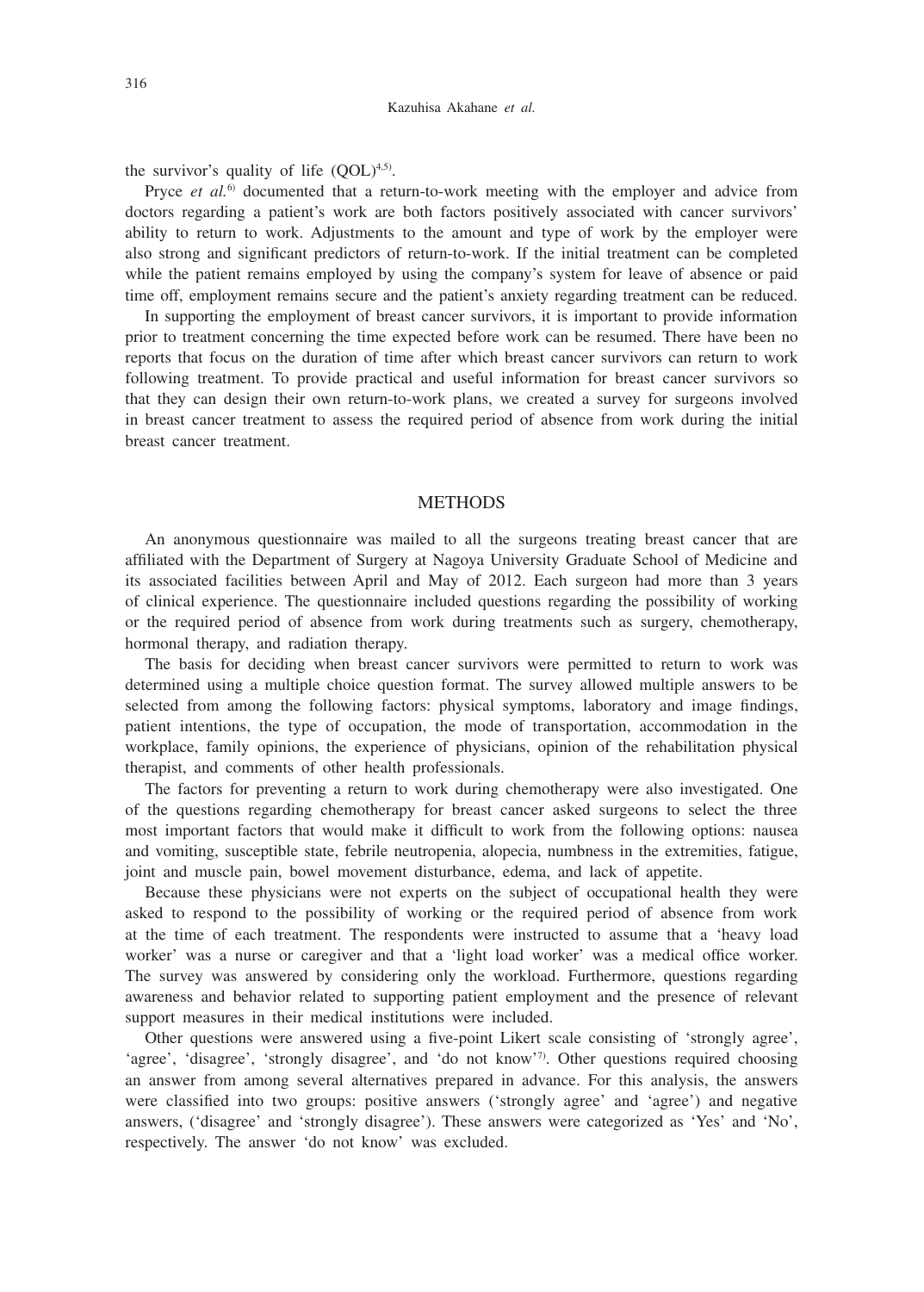### RESULTS

### *Participant Characteristics*

There were 184 respondents (response rate: 96.8%), and the characteristics of the surgeons and facilities are indicated in Table 1. Female doctors were a minority, accounting for 10.9% of all of the participants. The average duration of clinical experience was 15.7 years (range: 3–40 years). Approximately 76.7% of surgeons were working in certified or facilities associated with the Japanese breast cancer society (JBCS). All facilities were specified by the Facility Designation Committee of the Japan Surgical Society (JSS). The percentage of respondents who were specialists of the JBCS was 19.5%.

The answers used to decide when to return to work are shown in Figure 1A. The most frequent three answers were physical symptoms (152), patient intentions (146), and type of occupation (109). The factors preventing a patient's return to work during chemotherapy are shown Figure 1B. We obtained valid responses from 165 of 184 respondents. The three most frequent answers were nausea and vomiting (137), febrile neutropenia (95), and fatigue (80).

|                     |                                                | $n(\%)$    |
|---------------------|------------------------------------------------|------------|
| Gender              | Female                                         | 20(10.9)   |
|                     | Male                                           | 164 (89.1) |
| Years of experience | <10                                            | 72(39.1)   |
|                     | $10 - 19$                                      | 40(21.7)   |
|                     | $20 - 29$                                      | 53 (28.8)  |
|                     | $\geq 30$                                      | 19(10.3)   |
| Affiliation         | Certified or affiliated facilities of the JBCS | 141 (76.7) |
|                     | Specified facilities of the JSS                | 184 (100)  |
| Specialty           | Specialist of the JBCS                         | 10(5.4)    |
|                     | Certifying physician of the JBCS               | 26(14.1)   |
|                     | Others                                         | 148 (80.4) |

**Table 1** Participant Characteristics (n=184)

JBCS; Japanese breast cancer society JSS; Japan Surgical Society



**Fig. 1** The answers regarding the timing of returning to work are shown Figure 1A (n=182). The factors preventing a return to work during chemotherapy are shown Figure 1B (n=165).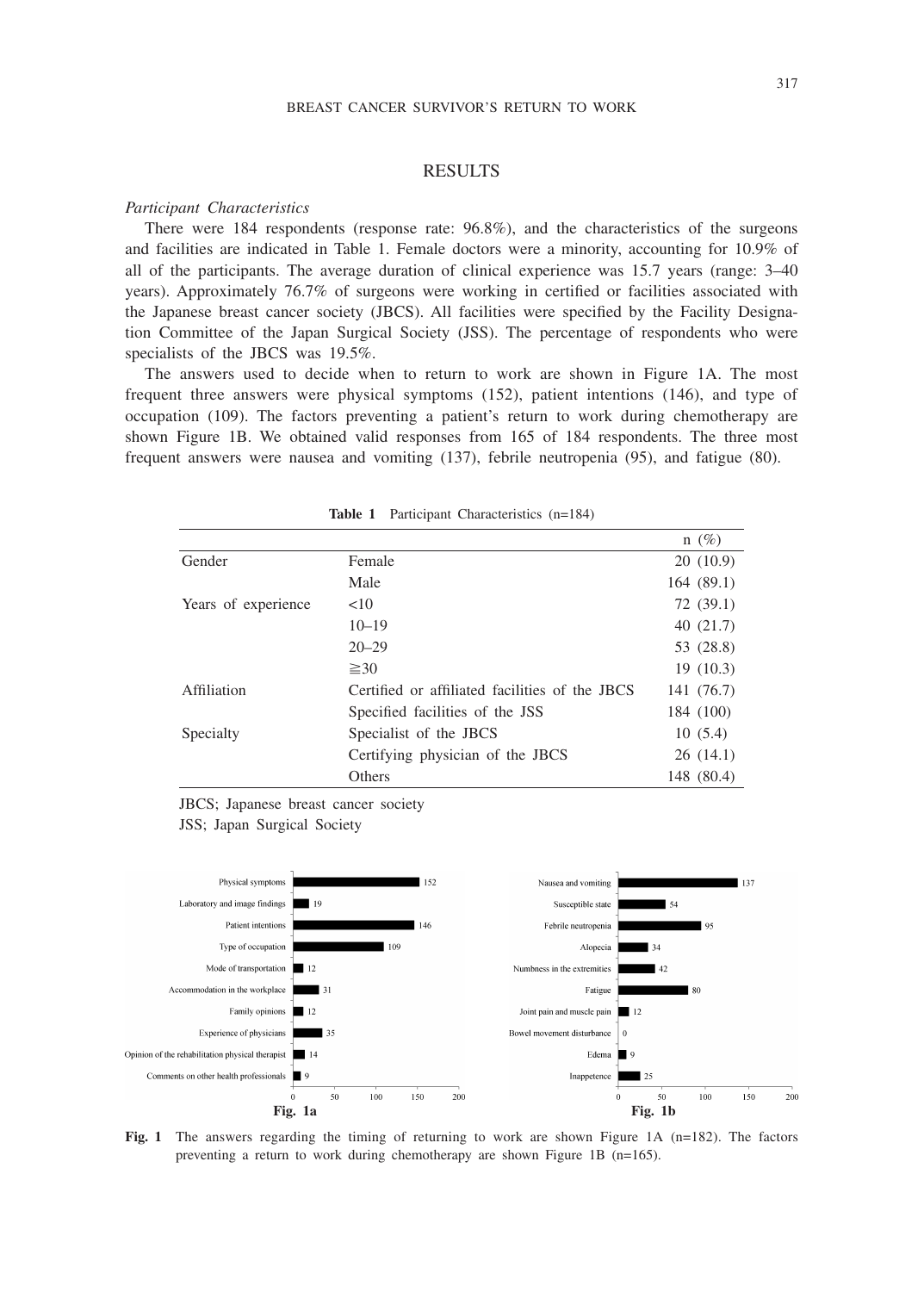### Kazuhisa Akahane *et al.*

*Possibility of working or the period of absence from work during treatments* a. Surgery

The absence periods from work associated with each surgical procedure were consistent and are shown in Figures 2A–2C. The surgeons considered that light load workers could return to work within 2 weeks in 89.8% after conservative resection, 71.6% after total mastectomy, 50.3% after axillary dissection. In contrast, the surgeons considered that heavy load workers should wait returning to work more than 3 weeks in 49.4% after conservative resection, 73.3% after total mastectomy, 85.7% after axillary dissection. The surgeons tended to consider a longer absence periods from work, depending on the invasiveness of surgical procedures. b. Chemotherapy

The possibility of working while receiving treatment with chemotherapy in each regimen, including anthracycline or taxane, is indicated in Table 2. Three-quarters of surgeons considered it difficult for patients to work during chemotherapy with anthracycline regimens. However, two-thirds of surgeons considered it possible for the patients to work during treatment with the taxane regimen.



■ 1 week ■ 2 weeks ■ 3 weeks ■ 4 weeks □ more than 5 weeks

**Fig 2**. The timeframe after which breast cancer survivors are permitted to resume work after surgical procedures are indicated in Figure 2. The surgical procedures were conservative resection (A), total mastectomy (B), and axillary dissection (C). The answer 'do not know' is excluded from these figures. Black bar: 1 week; Gray bar: 2 weeks; Dot bar: 3 weeks; Stripe bar: 4 weeks; and White bar: more than 5 weeks.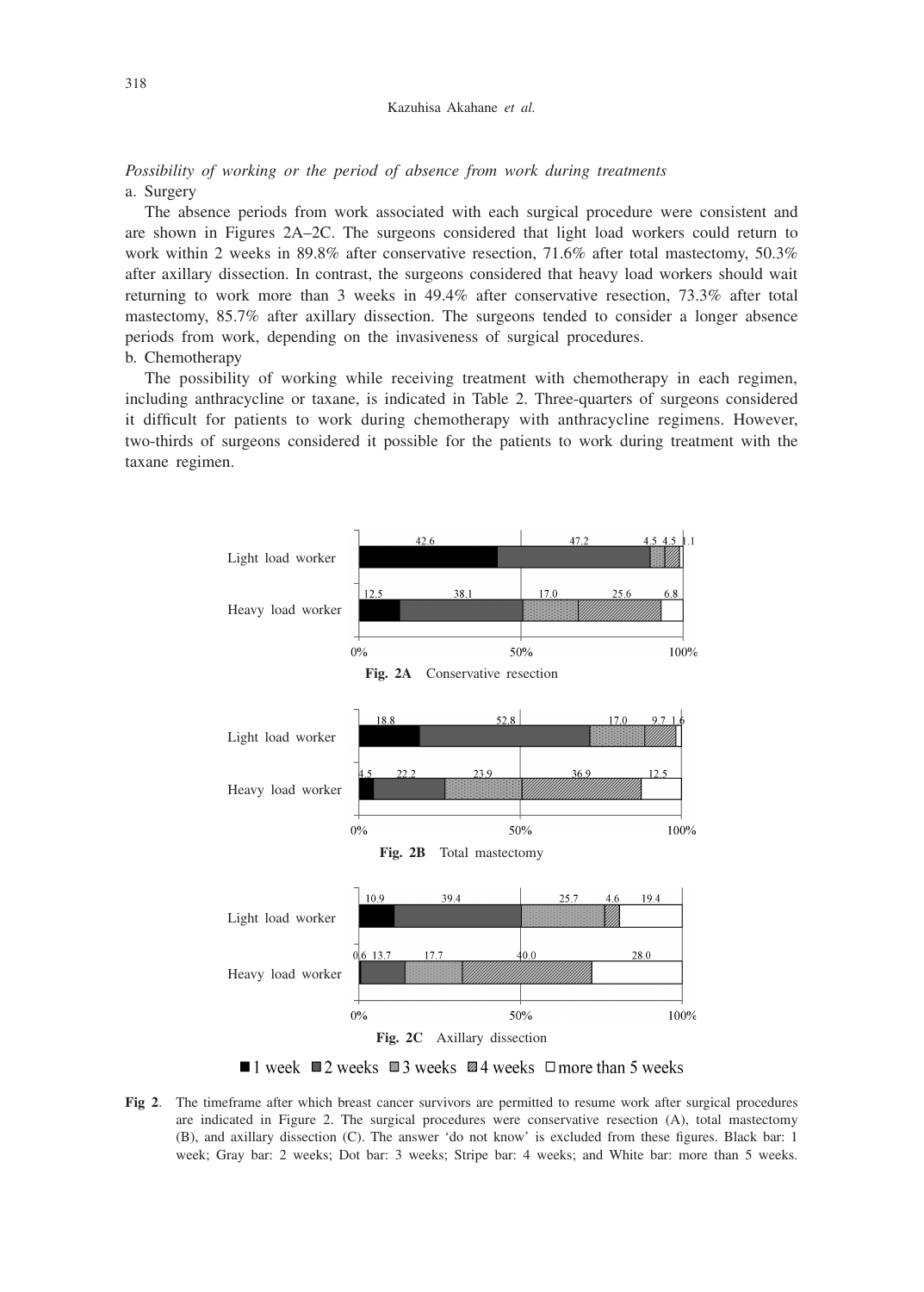|             | Anthracycline | Taxane     |
|-------------|---------------|------------|
|             | $n(\%)$       | $n(\%)$    |
| Yes         | 40(21.7)      | 119 (64.7) |
| No          | 139 (75.5)    | 60(32.6)   |
| Do not know | 5(2.7)        | 5(2.7)     |

**Table 2** Do surgeons consider breast cancer patients treated with chemotherapy able to work? (n=184)

# c. Hormonal treatment and radiation treatment

Almost all of the surgeons believed that breast cancer patients are able to work while undergoing hormonal therapy (96.2%) or radiation therapy (94.6%). Additionally, it was noted that patients undergoing radiation therapy would be able to work if their supervisors allowed them to visit the hospital during working hours.

These results suggest the treatment modalities that affect the length of absence from work are surgery and chemotherapy. In particular, the length of absence from work during chemotherapy is sometimes unpredictable due to the side effects.

### *Awareness and behavior of surgeons*

The answers to questions regarding the awareness and behavior of surgeons involved in the treatment of breast cancer are presented in Table 3. Many surgeons believed that they should ask patients about their profession and consider their patients' employment status in treatment plans. However, even though the patient's work content and occupation type were acknowledged as being important by many physicians (84.2% and 67.4%), the surgeons did not collect detailed information regarding working arrangements (40.2%), working environment (34.2%), and the method of commuting (14.1%). The majority of surgeons (79.9%) admitted that patients had requested their advice regarding work. However, the surgeons rejected the consultation regarding their patient's employment. The reasons for giving a 'no' answer to the question addressing 'accept consultation from patients on their employment' were provided by 23 of 34 surgeons. Many surgeons (17/23) responded that they were "too busy with daily routine work in the outpatient clinic to support them".

| <b>Ouestionnaire</b> Item                                                | Yes        | No         |
|--------------------------------------------------------------------------|------------|------------|
|                                                                          | $n(\%)$    | $n(\%)$    |
| Do you ask about the contents of the patient's work?                     | 155 (84.2) | 29 (15.8)  |
| Do you ask about the patient's type of occupation?                       | 124 (67.4) | 60 (32.6)  |
| Do you ask about the patient's work arrangements?                        | 74 (40.2)  | 110 (59.8) |
| Do you ask about the patient's work environment?                         | 63 (34.2)  | 121 (65.8) |
| Do you ask about the patient's method of commuting?                      | 26(14.1)   | 158 (85.9) |
| Do you consider the patient's work during treatment?                     | 145 (78.8) | 39 (21.2)  |
| Do you accept consultation from the patients regarding their employment? | 147 (79.9) | 34 (18.5)  |

**Table 3** Awareness and behavior of surgeons concerning patients' employment status (n=184)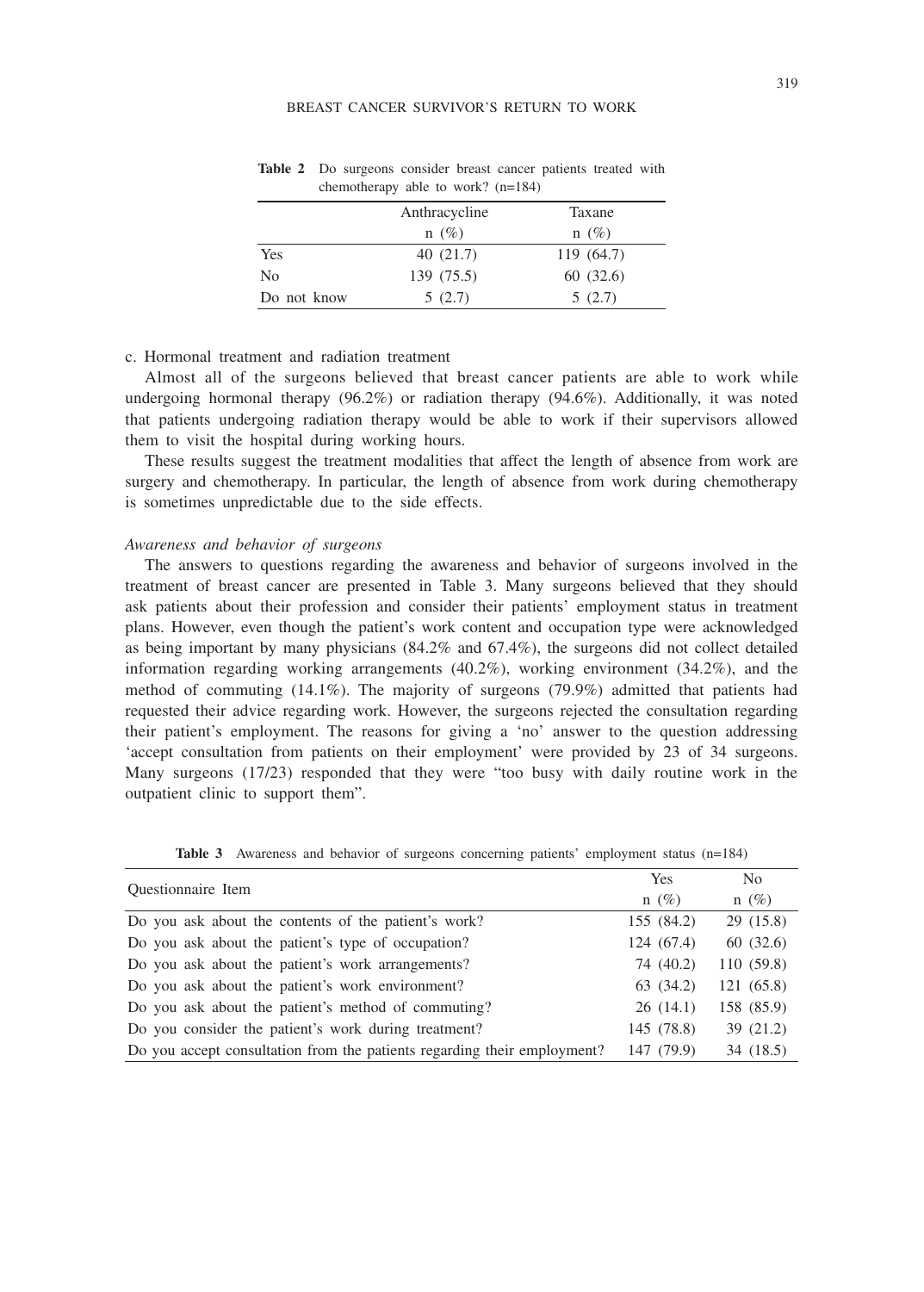### DISCUSSION

The purpose of this study was to investigate the most appropriate period of absence from work during initial breast cancer treatment. We asked surgeons involved in breast cancer treatment when their patients were capable of returning to work. In this study, the period of absence from work that is considered appropriate by breast cancer surgeons was relatively consistent among surgeons for each type of operation. Many surgeons believe that patients undergoing chemotherapy with an anthracycline regimen will have difficulty working. Thus, chemotherapy is likely to be associated with longer periods of sick leave. Conversely, most patients who received adjuvant treatments other than chemotherapy were considered able to work, assuming their workload was manageable. These results suggest that surgeons can predict the approximate periods of absence from work for patients who receive an initial breast cancer treatment because the ability of patients to work is predictable for each treatment.

Other authors have reported that women with breast cancer who are treated with chemotherapy do not return to work as soon as women who are not treated with chemotherapy $8-12$ . Alopecia, fatigue, nausea, vomiting, neutropenia, and febrile neutropenia are the most common chemotherapy-related symptoms<sup>13,14)</sup>. Although chemotherapy is a major factor preventing patients from returning to work<sup>15</sup>, it is an important therapeutic option that improves prognosis. All of the chemotherapy regimens, except for those that use Trastuzumab, are completed within several months. However, sequelae such as anxiety, depression<sup>16</sup>, fatigue<sup>17</sup>, and cognitive dysfunction<sup>18)</sup> may prevent patients from working both during and after treatment. Additional attention focused on the reduction of treatment-related symptoms, and the management of these symptoms may contribute to the ability of breast cancer survivors to return to work. Furthermore because the side effects that influence work are different for each individual case, surgeons must understand the detailed contents of the patient's occupation.

Wada *et al.*<sup>7)</sup> demonstrated that only 53.6% of 668 respondents who were cancer treatment specialists, including oncologists, advised patients to inform their supervisors of their treatment and request support. This result demonstrates that many physicians do not recognize the role of the employer in the patient's work. Employer support has been found to play an important role in the patient's return to work. The employer can provide support to the survivor both in terms of logistical arrangements at work and personal interactions, such as providing advice or friendship<sup>19-21)</sup>. Therefore, for patients to return to work more easily their therapeutic schedules need to be drafted before treatment begins. This information may help these patients communicate with their employers and request accommodations regarding their workload.

The surgeons indicated that it was impossible to provide adequate support to survivors because they were busy providing daily outpatient services. Because it is difficult for surgeons to find sufficient time in the outpatient clinic setting to provide patients with support regarding employment, it will be necessary to create a team that focuses on facilitating patients' return to work and managing employment issues for survivors. In this survey, surgeons indicated the desire to organize a service team to support the employment of patients and to establish employment support consultation services in the hospital. Such services could include employment counseling by nurses or medical social workers.

The discrepancy in the recognition of the necessary periods of absence from work between surgeons and patients still requires further study. In this study, we did not focus on the recognition of the necessary periods of sick leave of the patients. This study focused on the duration of time that breast cancer surgeons recommend to patients for a leave of absence before returning to work after treatment. The limitation of this study was that only 19.6% of responders were specialist for breast cancer. Almost of them were general surgeons. Therefore, there might be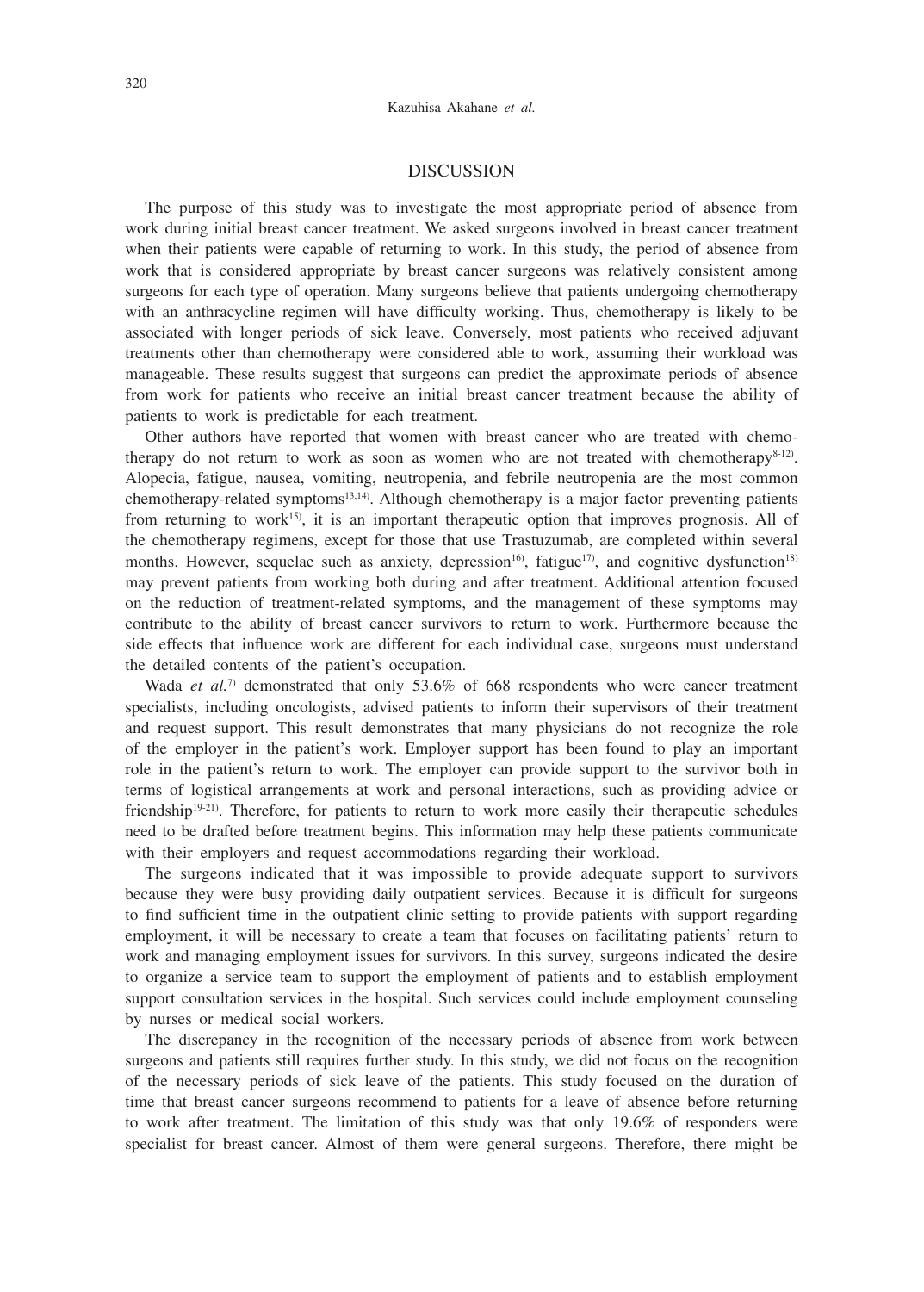differences of opinion between specialist for breast cancer and others. To assess when breast cancer survivors are able to return to work it is necessary to conduct a prospective study verifying the causal relationship between the treatment type and the ability of patients to work. However, our study confirms that the appropriate period after which breast cancer survivors can return to work is generally predictable.

# ACKNOWLEGDMENTS

No supporting grants or institutional/corporate affiliations are associated with this study.

# CONFLICT OF INTEREST

The authors declare that they have no conflict of interest.

# **REFERENCES**

- 1) Bradley CJ, Bednarek HL, Neumark D. Breast cancer and women's labor supply. Health Serv Res 2002; 37: 1309–28.
- 2) Bloom JR, Stewart SL, Chang S, Banks PJ. Then and now: quality of life of young breast cancer survivors. Psychooncology 2004; 13: 147–60.
- 3) Maunsell E, Drolet M, Brisson J, Brisson C, Mâsse B, Deschênes L. Work situation after breast cancer: results from a population-based study. J Natl Cancer Inst 2004; 96: 1813–22.
- 4) van der Wouden JC, Greaves-Otte JG, Greaves J, Kruyt PM, van Leeuwen O, van der Does E. Occupational reintegration of long-term cancer survivors. J Occup Med 1992; 34: 1084–9.
- 5) Kagawa-Singer M. Redefining health: living with cancer. Soc Sci Med 1993; 37: 295–304.
- 6) Pryce J, Munir F, Haslam C. Cancer survivorship and work: symptoms, supervisor response, co-worker disclosure and work adjustment. J Occup Rehabil. 2007; 17: 83–92.
- 7) Wada K, Ohtsu M, Aizawa Y, Tanaka H, Tagaya N, Takahashi M. Awareness and behavior of oncologists and support measures in medical institutions related to ongoing employment of cancer patients in Japan. Jpn J Clin Oncol. 2012; 42: 295–301.
- 8) Balak F, Roelen CA, Koopmans PC, Ten Berge EE, Groothoff JW. Return to work after early-stage breast cancer: a cohort study into the effects of treatment and cancer-related symptoms. J Occup Rehabil 2008; 18: 267–72.
- 9) Bradley CJ, Oberst K, Schenk M. Absenteeism from work: the experience of employed breast and prostate cancer patients in the months following diagnosis. Psychooncology 2006; 15: 739–47.
- 10) Drolet M, Maunsell E, Mondor M, Brisson C, Brisson J, Mâsse B, Deschênes L. Work absence after breast cancer diagnosis: a population-based study. CMAJ 2005; 173: 765–71.
- 11) Johnsson A, Fornander T, Olsson M, Nystedt M, Johansson H, Rutqvist LE. Factors associated with return to work after breast cancer treatment. Acta Oncol 2007; 46: 90–6.
- 12) Johnsson A, Fornander T, Rutqvist LE, Vaez M, Alexanderson K, Olsson M. Predictors of return to work ten months after primary breast cancer surgery. Acta Oncol 2009; 48: 93–8.
- 13) Janz NK, Mujahid M, Chung LK, Lantz PM, Hawley ST, Morrow M, Schwartz K, Katz SJ. Symptom experience and quality of life of women following breast cancer treatment. J Womens Health (Larchmt) 2007; 16: 1348–61.
- 14) Decker GM, DeMeyer ES, Kisko DL. Measuring the maintenance of daily life activities using the functional living index-emesis (FLIE) in patients receiving moderately emetogenic chemotherapy. J Support Oncol 2006; 4: 35–41.
- 15) de Boer AG, Verbeek JH, Spelten ER, Uitterhoeve AL, Ansink AC. Work ability and return-to-work in cancer patients. Br J Cancer 2008; 98: 1342–7.
- 16) Kissane DW, Grabsch B, Love A, Clarke DM, Bloch S, Smith GC. Psychiatric disorder in women with early stage and advanced breast cancer: a comparative analysis. Aust N Z J Psychiatry 2004; 38: 320–6.
- 17) de Nijs EJ, Ros W, Grijpdonck MH. Nursing intervention for fatigue during the treatment for cancer. Cancer